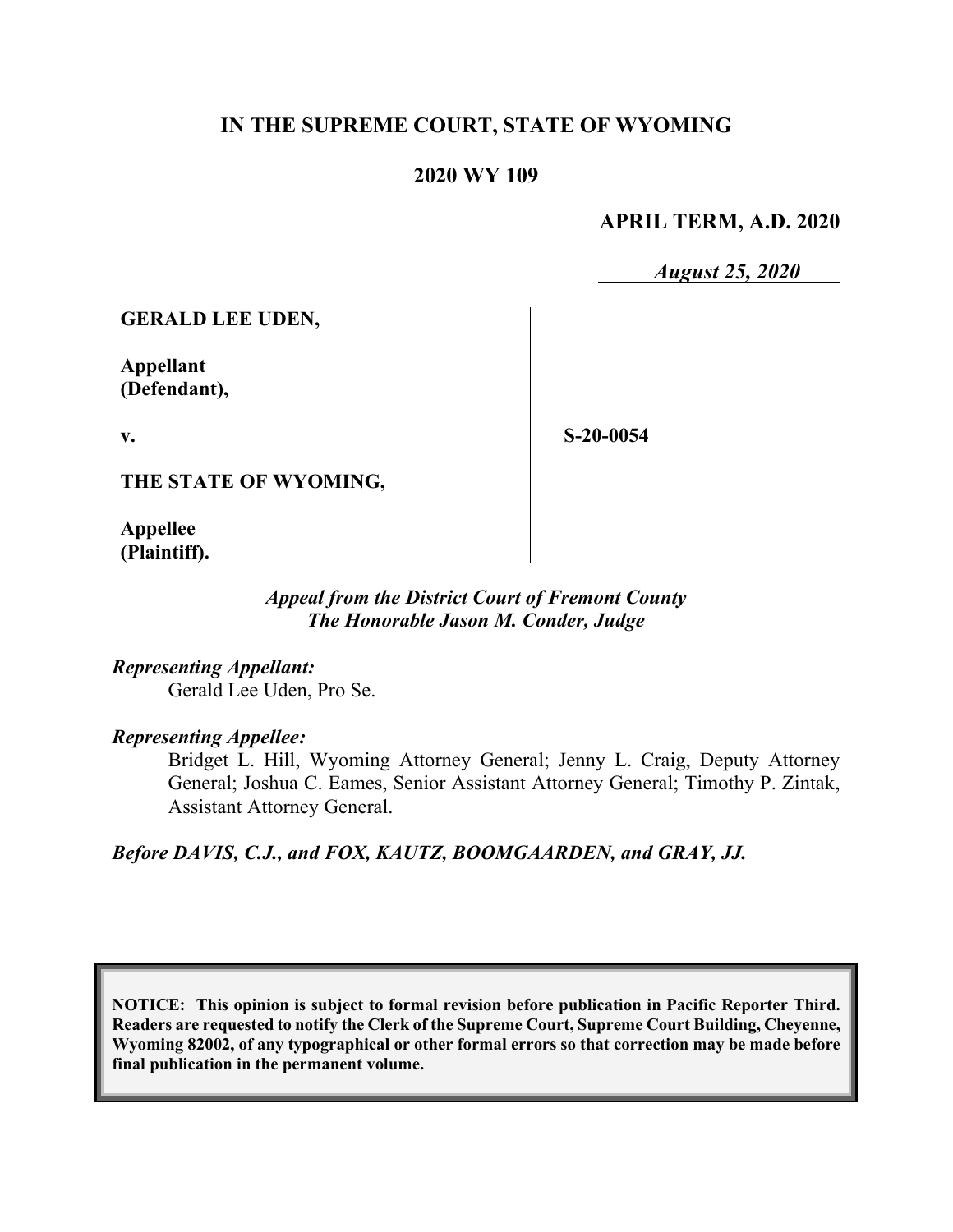### **BOOMGAARDEN, Justice.**

[¶1] Gerald Lee Uden pleaded guilty to three counts of first degree murder in 2013, and, six years later, sought exoneration under the Post-Conviction Determination of Factual Innocence Act (the Factual Innocence Act or the Act), Wyo. Stat. Ann. §§ 7-12-401 through 407 (LexisNexis 2019). The district court dismissed his petition as deficient under the Act, and Mr. Uden appealed. Concluding we lack jurisdiction because the court's order dismissing Mr. Uden's petition is not a final appealable order, we dismiss.

### *ISSUE*

[¶2] The State's jurisdictional issue is dispositive: whether we lack jurisdiction because the court's order dismissing Mr. Uden's petition is not a final appealable order.

## *BACKGROUND*

[¶3] In 2013, Mr. Uden pleaded guilty to three counts of first degree murder. Mr. Uden testified to the underlying facts of each count at his arraignment and sentencing hearing. He testified as follows.

[¶4] On September 12, 1980, Mr. Uden met his ex-wife, Virginia, and two adopted sons, Reagan and Richard, at an agreed location in Fremont County after Richard's medical appointment. They drove further North to "a place where there's an irrigation canal that the road goes by really close." Reagan and Richard wished to shoot a rifle and, once there, Virginia removed a .22 rifle from her vehicle.

[¶5] Mr. Uden initially tested the rifle, and then turned it on Virginia, Reagan, and Richard. He first shot Virginia "in the back of her head." He then "shot [Richard] behind the ear" as Richard stood near the rear of the vehicle. Reagan ran away after watching Mr. Uden shoot his mother and brother but tripped and fell in a ditch. As Reagan lay in the ditch, Mr. Uden approached him "very quietly, and [] shot him behind the ear."

[¶6] Mr. Uden then embarked on an elaborate process to hide the bodies. Initially, he left the bodies in "the old gold mines in Lewiston." About one month later, Mr. Uden decided to recover the bodies from the gold mines and sink them to the bottom of Fremont Lake. To do so, he placed Virginia in a 55-gallon drum and Reagan and Richard in a 35 gallon drum, sealed the drums, and then drilled holes in the sides of each drum. He navigated to a point in the lake deeper than his drop line could measure—"it was at least 450 feet deep"—and dropped the drums into the lake. "They sank rapidly."

[¶7] Now, over six years after pleading guilty, Mr. Uden filed a petition for postconviction determination of factual innocence among various other pro se motions regarding his convictions and sentence. He alleged in his petition that he found newly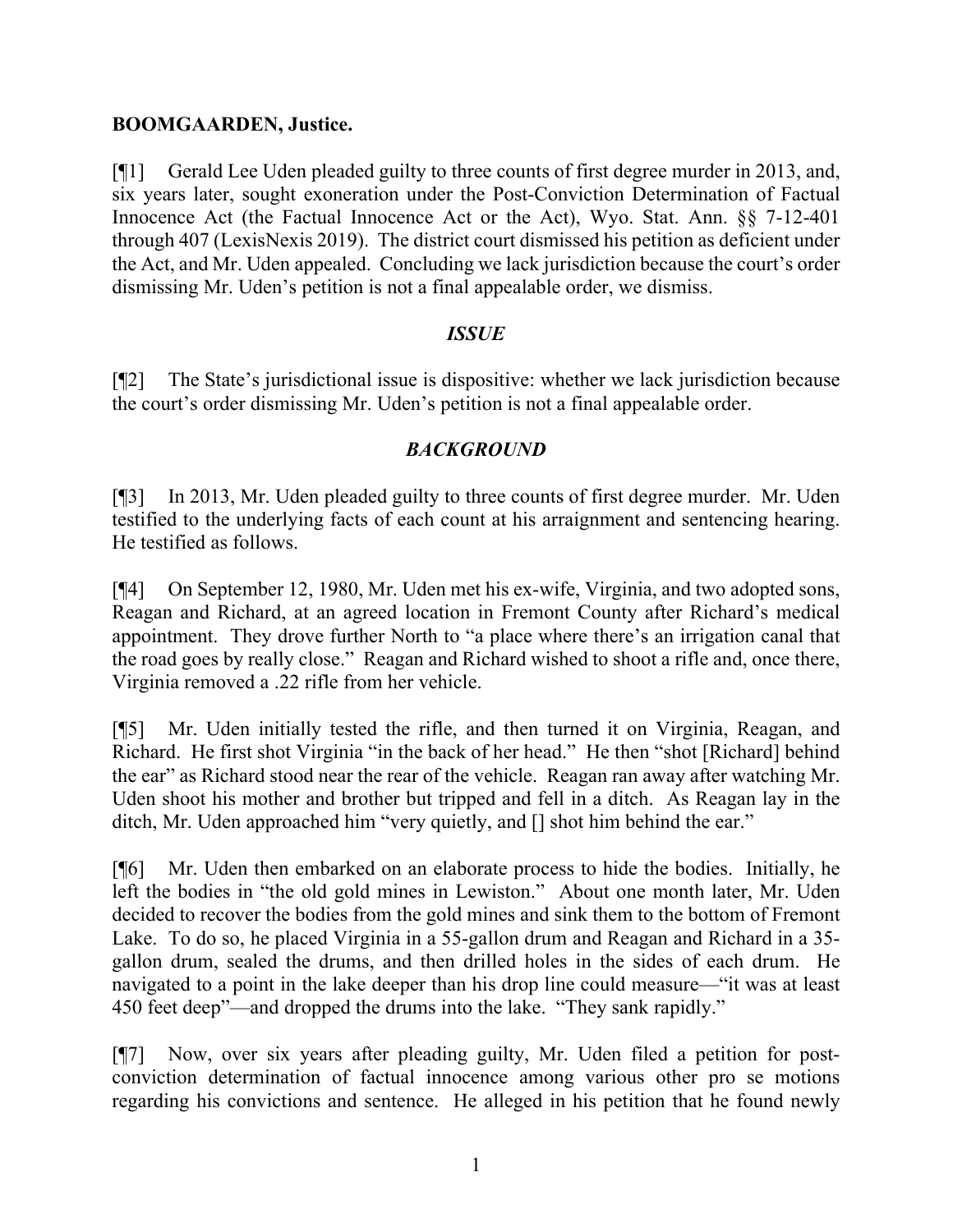discovered evidence proving his factual innocence in transcripts of his guilty plea namely, errors caused by the court and defense counsel. The court dismissed Mr. Uden's petition, finding it failed to meet the Factual Innocence Act's statutory requirements. Mr. Uden appeals that dismissal, pro se.

### *DISCUSSION*

[¶8] Mr. Uden raises several issues; however, our threshold concern is whether we have jurisdiction to hear his appeal. *See Inman v. Inman* (*In re Est. of Inman*), 2016 WY 101, ¶ 9, 382 P.3d 67, 69 (Wyo. 2016). "The existence of jurisdiction is a question of law" which we review de novo. *Id.* (citing *Brown v. City of Casper*, 2011 WY 35, ¶ 8, 248 P.3d 1136, 1139 (Wyo. 2011)).

[¶9] The Act expressly provides that "[a]n order granting or denying a petition under this [A]ct is appealable by either party[,]" but it does not address whether a dismissal order is appealable. Wyo. Stat. Ann. § 7-12-407. This is the first time the State asserts we lack jurisdiction to hear such an appeal—the State took no issue with the finality of similar dismissal orders in prior appeals. *See Sullivan v. State*, 2019 WY 71, 444 P.3d 1257 (Wyo. 2019); *Parkhurst v. State*, 2019 WY 63, 443 P.3d 834 (Wyo. 2019); *Goetzel v. State*, 2019 WY 27, 435 P.3d 865 (Wyo. 2019). With the issue whether a district court's order dismissing a factual innocence petition for statutory noncompliance is a final appealable order squarely before us, we conclude it is not.

[¶10] We begin by recapping the nature of a district court's initial review under the Factual Innocence Act and the statutory requirements a petition must satisfy in order to survive that review. In *Sullivan*, we read sections 403(b), (c), and 404(b) *in pari materia* to mandate an initial review process whereby the district court assesses a petition's compliance with the combined requirements of those sections. *Sullivan*, ¶¶ 11–12, 444 P.3d at 1260. Section 403(b) and (c) require:

> (b) The petition shall contain an assertion of factual innocence under oath by the petitioner and shall aver, with supporting affidavits or other credible documents, that:

> > (i) Newly discovered evidence exists that, if credible, establishes a bona fide issue of factual innocence;

> > (ii) The specific evidence identified by the petitioner establishes innocence and is material to the case and the determination of factual innocence;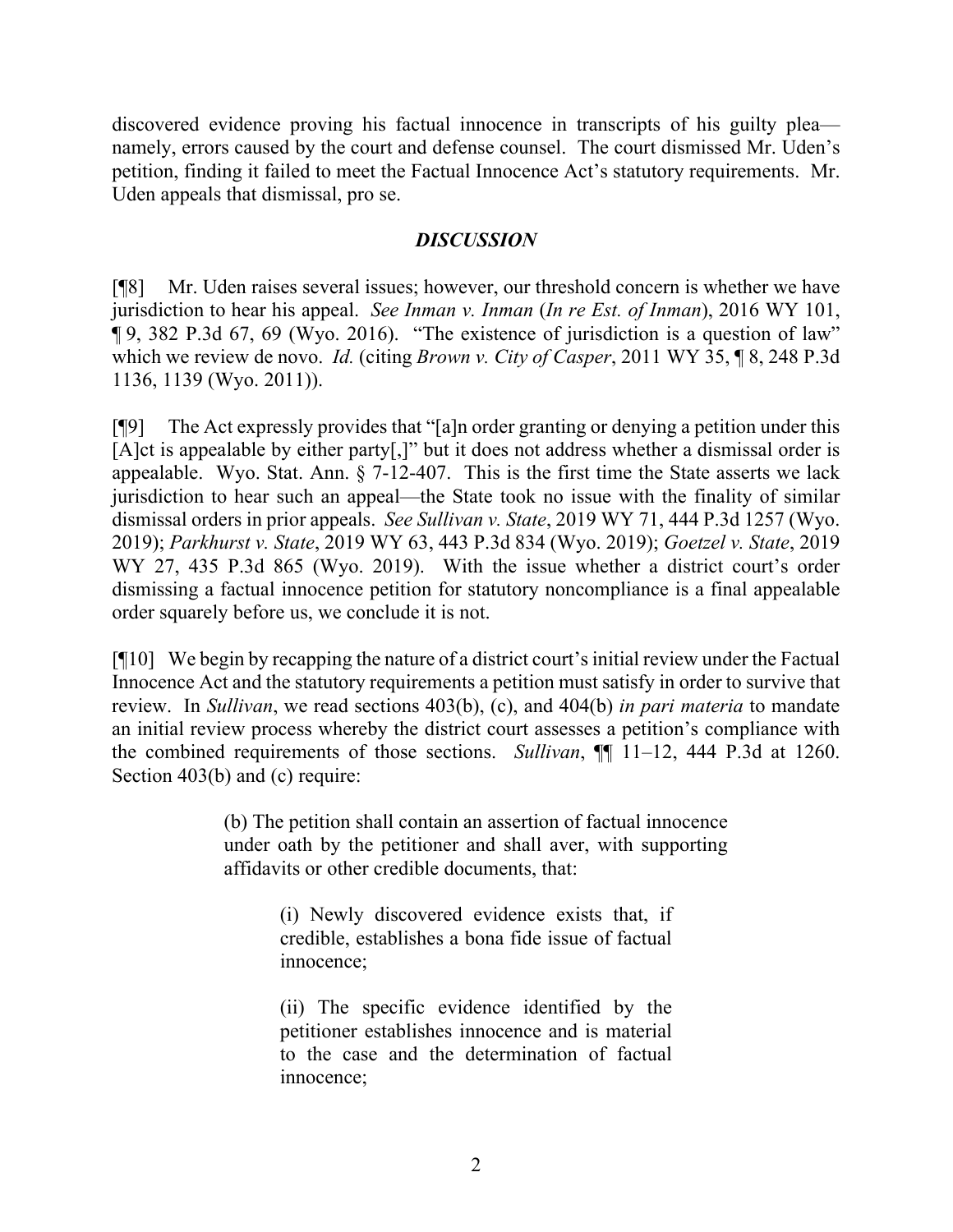(iii) The material evidence identified by the petitioner is not merely cumulative of evidence that was known, is not reliant solely upon recantation of testimony by a witness against the petitioner and is not merely impeachment evidence;

(iv) When viewed with all other evidence in the case, whether admitted during trial or not, the newly discovered evidence demonstrates that the petitioner is factually innocent; and

(v) Newly discovered evidence claimed in the petition is distinguishable from any claims made in prior petitions.

(c) The court shall review the petition in accordance with the procedures in W.S. 7-12-404, and make a finding whether the petition has satisfied the requirements of subsection (b) of this section. If the court finds the petition does not meet all the requirements of subsection (b) of this section, it shall dismiss the petition without prejudice and send notice of the dismissal to the petitioner, the district attorney, and the attorney general.

Wyo. Stat. Ann. § 7-12-403; *see also Sullivan*, ¶ 11, 444 P.3d at 1260. Section 404(b) further requires that "[t]he assigned district judge shall conduct an initial review of the petition. If it is apparent to the court that the petitioner is merely relitigating facts, issues or evidence presented in previous proceedings or presenting issues that appear frivolous or speculative on their face, the court shall dismiss the petition[.]" Wyo. Stat. Ann. § 7-12- 404(b); *see also Sullivan*, ¶ 12, 444 P.3d at 1260.

[¶11] The district court dismissed Mr. Uden's petition after reviewing it in this manner and against these statutory requirements. Specifically, the district court noted how Mr. Uden's petition "improperly attempt[ed] to assert a deprivation of rights claim via the Factual Innocence Act." Recognizing that the scope of the Factual Innocence Act is plainly limited to claims of factual innocence based on newly discovered evidence, the court found the petition "frivolous on its face," under section 404(b), and noncompliant with section 403(b) because the petition failed to assert a factual innocence claim based on newly discovered evidence.

[¶12] The district court determined that Mr. Uden's petition was noncompliant with both 403(b) and 404(b) but did not specify whether it dismissed the petition with, or without, prejudice. In *Sullivan*, we did not address that 403(c) directs the court to dismiss a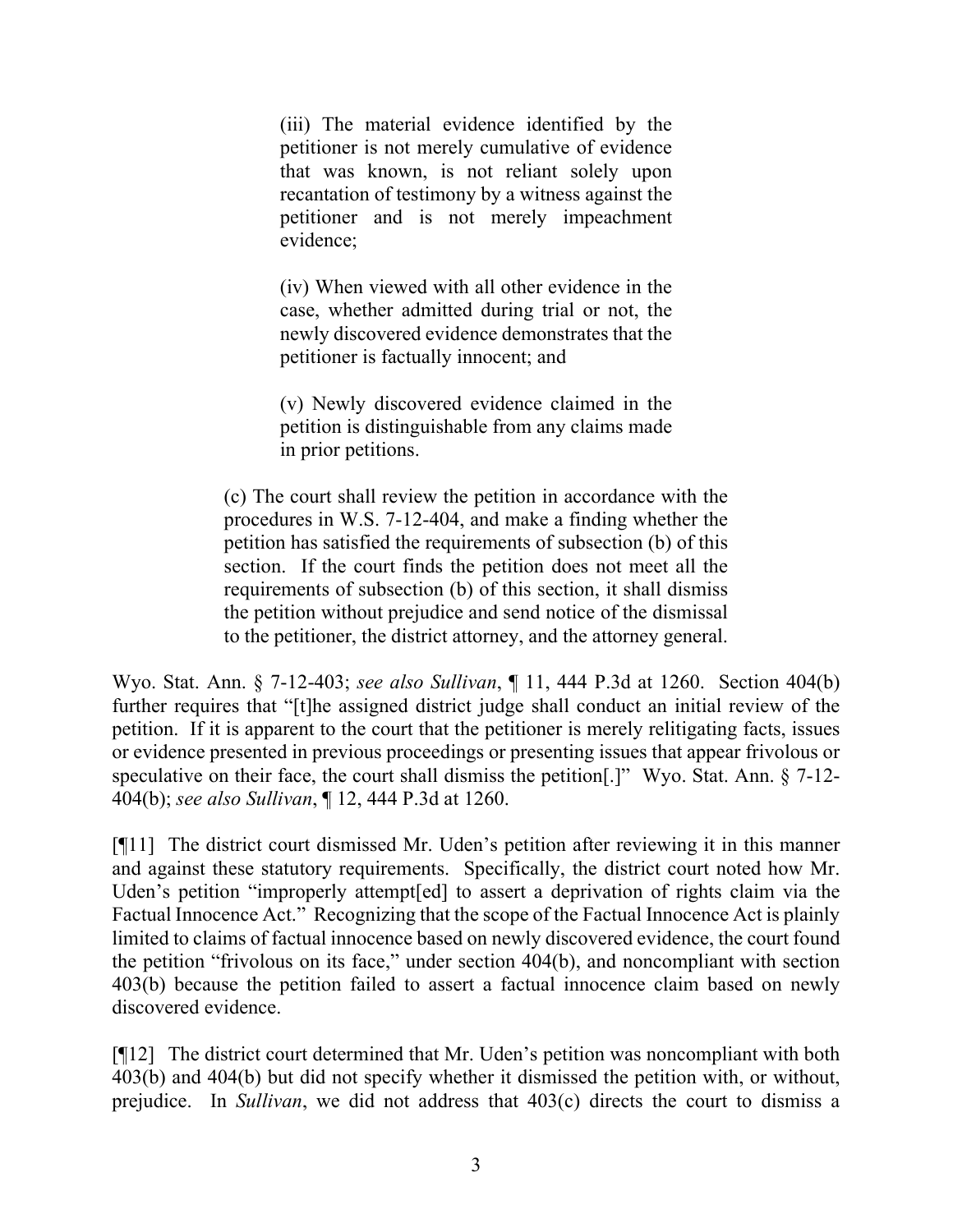noncompliant petition without prejudice, but 404(b) is silent as to the nature of the dismissal. Reading those sections *in pari materia*, however, it is clear the crux of any dismissal following the court's initial review under 403(c) and 404(b) is the petitioner's failure to assert factual innocence or to support his assertion with credible documentation of "newly discovered evidence"[1](#page-4-0) sufficient to establish "a bona fide issue of factual innocence." Wyo. Stat. Ann.  $\S 7-12-403(b)(i)$ . Though a noncompliant petition must be dismissed, the Act does not foreclose a petitioner from filing a later, compliant petition.<sup>[2](#page-4-1)</sup> We therefore conclude the district court dismissed Mr. Uden's petition without prejudice.

[¶13] "Our jurisdiction 'is limited to appeals from final appealable orders.'" *Painter v. Stefka ex rel. Wyo. Bd. of Med.*, 2019 WY 108, ¶ 10, 450 P.3d 1243, 1245 (Wyo. 2019) (quoting *In re Est. of Inman*, ¶ 9, 382 P.3d at 69). Dismissals without prejudice often are considered non-final, and therefore non-appealable.<sup>[3](#page-4-2)</sup> When applying Rule 1.05, however, we put substance (the effect the order has on the parties' rights) over form (without prejudice). *Stone v. Stone*, 842 P.2d 545, 548 (Wyo. 1992) (citation omitted) ("Most appellate courts, in addressing finality, agree that the substance should be elevated over the form of the order."); *Painter*, ¶ 13, 450 P.3d at 1246 (citation omitted) ("Instead of emphasizing the name given to an action below, we . . . concentrate on the effect the order has on the parties' rights.").

[¶14] An "appealable order" is "[a]n order affecting a substantial right in an action, when such order, in effect, determines the action and prevents a judgment[.]" W.R.A.P. 1.05(a); *see also Escobedo v. State*, 601 P.2d 1028, 1029 (Wyo. 1979); *In re Est. of Hibsman*, 2012 WY 139, ¶ 17, 287 P.3d 757, 761 (Wyo. 2012) ("The more rigorous requirement of

<span id="page-4-0"></span><sup>&</sup>lt;sup>1</sup> The legislature defined "[n]ewly discovered evidence," in relevant part, as "evidence that was not available to the petitioner at trial or during the resolution by the trial court of any motion to withdraw a guilty plea or motion for new trial and which is relevant to the determination of the issue of factual innocence." Wyo. Stat. Ann. § 7-12-402(a)(iv).

<span id="page-4-1"></span><sup>&</sup>lt;sup>2</sup> Notably, however, the district court must dismiss any subsequent petition that fails to document newly discovered evidence distinguishable from an earlier petition(s), or to otherwise satisfy the statutory requirements in 403(b) and 404(b). Wyo. Stat. Ann.  $\S$  7-12-403(b)(v), (c) and 404(b).

<span id="page-4-2"></span><sup>3</sup> *See, e.g.*, *Amos v. Lincoln Cnty. Sch. Dist. No. 2*, 2015 WY 115, ¶ 36, 359 P.3d 954, 964 (Wyo. 2015); *Dickemann v. Costco Wholesale Corp.*, 550 S.W.3d 65, 67 n.2 (Mo. 2018) (en banc); *Farmers Union Mut. Ins. Co. v. Bodell*, 2008 MT 363, ¶ 17, 346 Mont. 414, 417, 197 P.3d 913, 915–16 (Mont. 2008); *Cichos v. Dakota Eye Inst., P.C.*, 2019 ND 234, ¶ 22, 933 N.W.2d 452, 461 (N.D. 2019); *McClellan v. State*, 2012 UT App 316, ¶ 7, 290 P.3d 326, 329 (Utah Ct. App. 2012); *Amazon, Inc. v. Dirt Camp, Inc.*, 273 F.3d 1271, 1275 (10th Cir. 2001); *Mobley v. McCormick*, 40 F.3d 337, 339 (10th Cir. 1994); *Mostly Memories, Inc. v. For Your Ease Only, Inc.*, 526 F.3d 1093, 1097 (7th Cir. 2008); *Young v. Nickols*, 413 F.3d 416, 418 (4th Cir. 2005); *S.B. v. KinderCare Learning Ctrs., LLC*, 815 F.3d 150, 152 (3d Cir. 2016); *but see Carabajal v. State*, 2020 WY 104, — P.3d — (Wyo. 2020) (reversing the trial court's order granting the State's Rule 48 motion to dismiss the charges without prejudice, and remanding for entry of an order dismissing the charges with prejudice where the State filed its motion in bad faith); *People v. Gabriesheski*, 262 P.3d 653, 657 (Colo. 2011) ("The dismissal of all charges in a criminal prosecution clearly ends the particular action in which the order of dismissal is entered and therefore constitutes a final judgment for purposes of the appellate review of any ruling in the case.").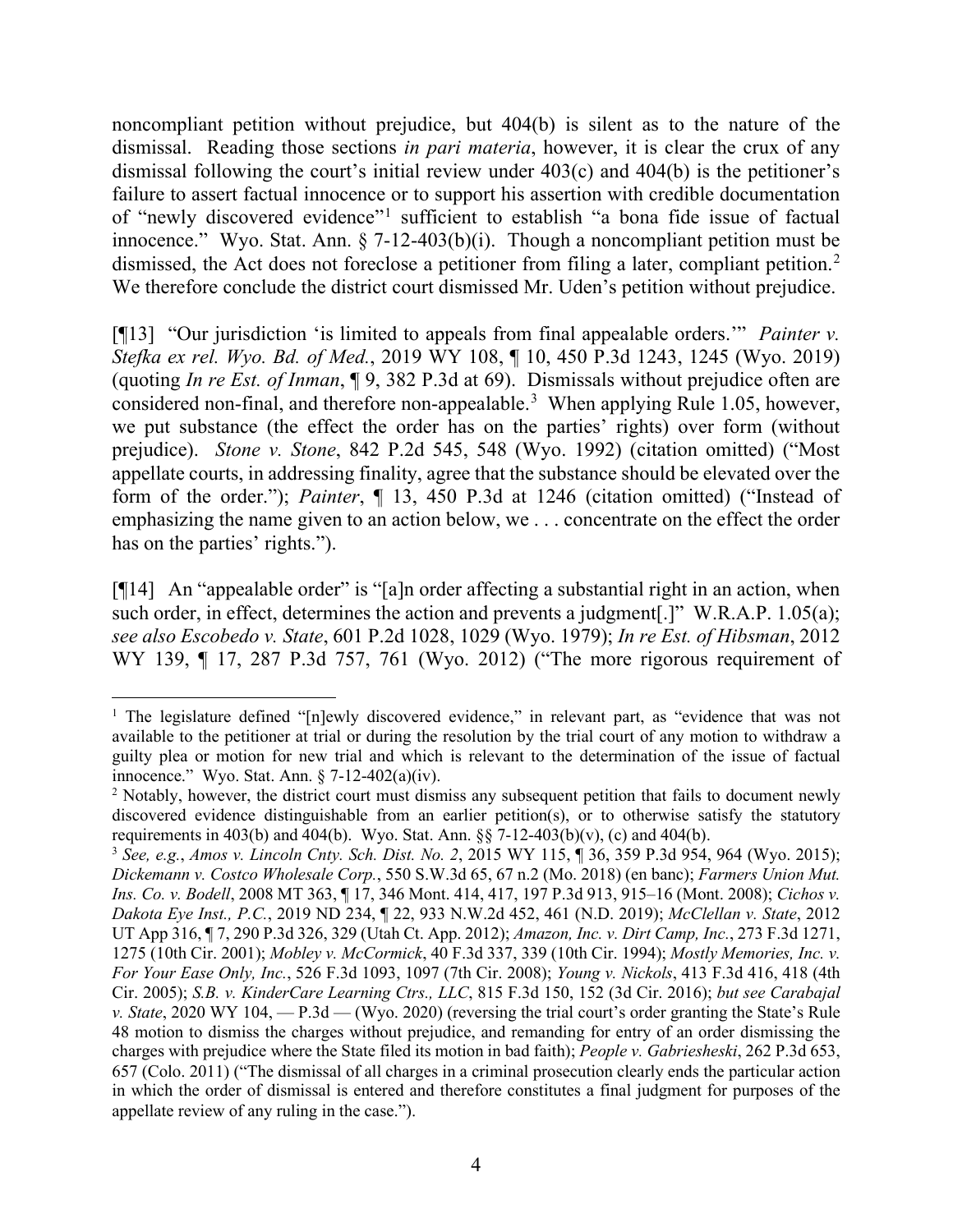W.R.A.P. 1.05 . . . is that the order affects a 'substantial right.'"); *Inman v. Williams*, 2008 WY 81,  $\P$  11, 17–18, 187 P.3d 868, 875, 876 (Wyo. 2008) (concluding the trial court's order was not appealable because it did not affect a substantial right). "To be final, the order must determine all liabilities of all parties and leave nothing for future consideration." *Est. of McLean ex rel. Hall v. Benson*, 2003 WY 78, ¶ 8, 71 P.3d 750, 753 (Wyo. 2003); *see also Lower v. Peabody Powder River Services, LLC.*, 2020 WY 33, ¶¶ 11–12, 459 P.3d 443, 446–47 (Wyo. 2020) (the order "must affect a substantial right, determine the merits of the controversy, and resolve all outstanding issues"); *Painter*, ¶ 10, 450 P.3d at 1246 (same).

[¶15] The substantial right at issue for any Factual Innocence Act petitioner is the right whether "[u]pon stipulation of the parties or the state's motion for dismissal of the original charges" or the petitioner's proof of "factual innocence by clear and convincing evidence"—to "an order of factual innocence and exoneration and . . . expungement of the records of the original conviction." Wyo. Stat. Ann. § 7-12-404(o)-(p). The dismissal of a Factual Innocence Act petition without prejudice following initial review for statutory compliance does not affect this right. Nor does it preclude future consideration of petitioner's claims.

[¶16] Instead, as noted above, the Act expressly contemplates that a petitioner may have more than one shot at establishing his factual innocence. The Act requires only that "[n]ewly discovered evidence claimed in the petition [must be] distinguishable from any claims made in prior petitions." Wyo. Stat. Ann.  $\S$  7-12-403(b)(v). And the Act imposes no statute of limitations. *See* Wyo. Stat. Ann. §§ 7-12-401 to 407; *see also Price v. Reid*, 161 F. App'x 773, 775–76 (10th Cir. 2006) (finding an order dismissing a federal habeas petition without prejudice to be a final appealable order *because* the applicable statute of limitations would bar refiling); *Dolis v. Chambers*, 454 F.3d 721, 723 (7th Cir. 2006) (same); *cf.* Utah Code Ann. § 78B-9-107 (setting a statute of limitations for postconviction relief petitions, including factual innocence petitions). In other words, the dismissal of one petition leaves for possible future consideration on the merits a petition that complies with the requirements at  $\S$  7-12-403(b) and 404(b). We did not change that fact when we summarily affirmed the dismissal of facially deficient petitions in *Sullivan*, ¶¶ 18–20, 444 P.3d at 1261–62, *Parkhurst*, ¶ 11, 443 P.3d at 837, or *Goetzel*, ¶ 8 n.2, 435 P.3d at 868 n.2. Therefore, the dismissal of a Factual Innocence Act petition without prejudice following an initial determination of statutory noncompliance is not a final judgment which can be appealed.[4](#page-5-0) *See* W.R.A.P. 1.05; *In re Est. of Hibsman*, ¶ 17, 287 P.3d at 761; *Est. of McLean*, ¶ 8, 71 P.3d at 753; *Lower*, ¶¶ 11–12, 459 P.3d at 446–47.

<span id="page-5-0"></span><sup>&</sup>lt;sup>4</sup> We note that a petitioner who can support a claim that the district court erred by dismissing his petition following initial review under Wyo. Stat. Ann. §§ 7-12-403(b), (c) and 404(b) may apply to this Court for a writ of review within 15 days after entry of the dismissal order. *See* W.R.A.P. 13.02 ("A writ of review may be granted by the reviewing court to review an interlocutory order of a trial court in a civil or criminal action . . . which is not otherwise appealable under these rules[.]"), 13.03(a) ("A petition for a writ of review must be filed with the reviewing court within 15 days after entry of the order from which relief is sought.").